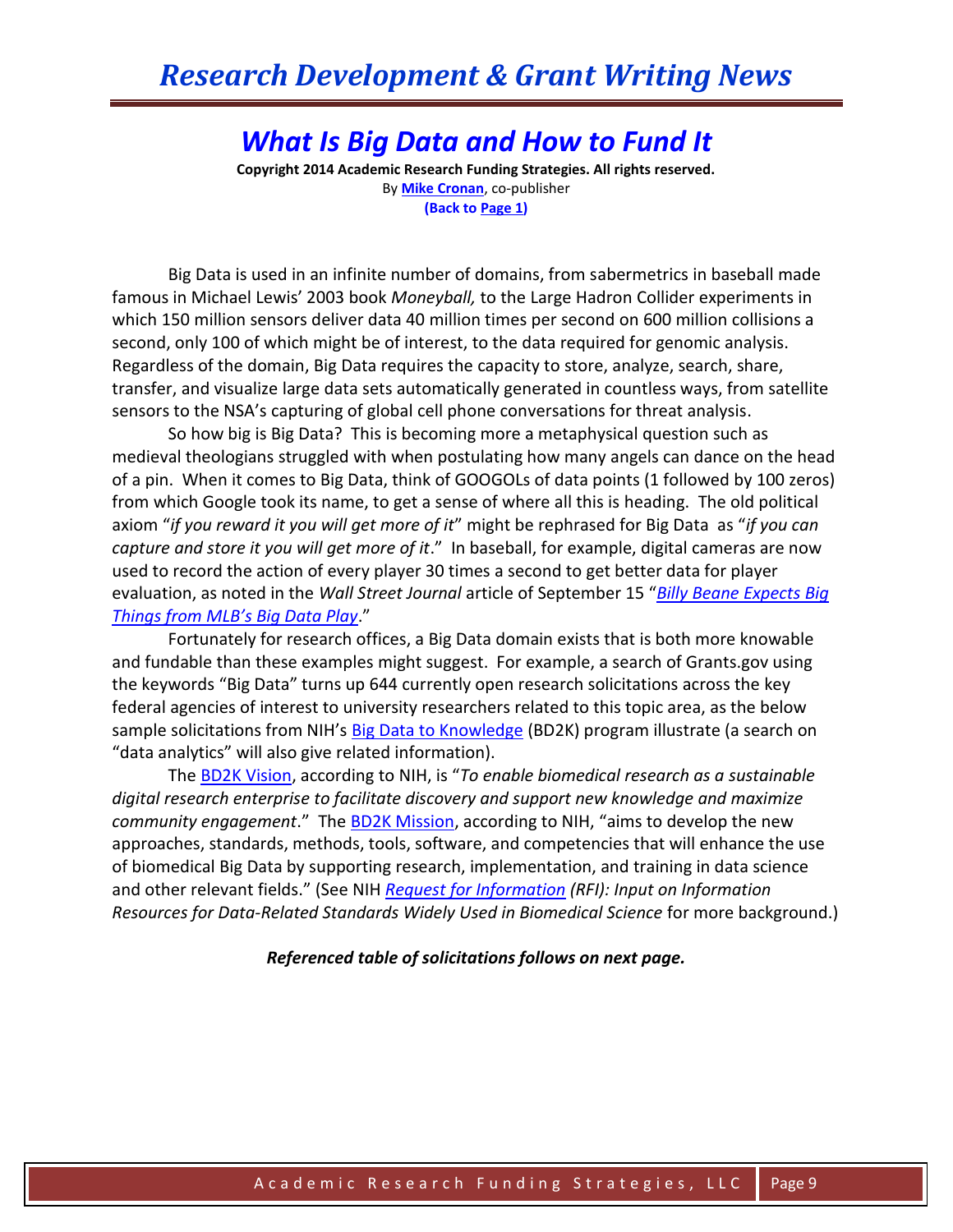## *Research Development & Grant Writing News*

| 1 - 25 OF 644 MATCHING RESULTS:<br>« Previous $\bigcirc$ 2 3 4 5 6  26 Next » |                                                                                                                                      |                                  |                       |                      |
|-------------------------------------------------------------------------------|--------------------------------------------------------------------------------------------------------------------------------------|----------------------------------|-----------------------|----------------------|
| Funding Opportunity #                                                         | Opportunity Title                                                                                                                    | Agency                           |                       | Open Date Close Date |
| RFA-HG-14-007                                                                 | Mentored Career Development Award in Biomedical Big Data Science for<br>Clinicians and Doctorally Prepared Scientists (K01)          | National Institutes of<br>Health | 01/15/2014 04/01/2015 |                      |
| PA-14-156                                                                     | Extended Development, Hardening and Dissemination of Technologies in<br>Biomedical Computing, Informatics and Big Data Science (R01) | National Institutes of<br>Health | 03/14/2014 05/07/2017 |                      |
| PA-14-155                                                                     | Early Stage Development of Technologies in Biomedical Computing.<br>Informatics, and Big Data Science (R01)                          | National Institutes of<br>Health | 03/14/2014 05/07/2017 |                      |
| RFA-HG-14-005                                                                 | Revisions to Add Biomedical Big Data Training to Active Institutional Training<br>Grants (T32)                                       | National Institutes of<br>Health | 04/22/2014 07/28/2016 |                      |
| RFA-HG-14-006                                                                 | Revisions to Add Biomedical Big Data Training to Active NLM Institutional<br>Training Grants in Biomedical Informatics (T15)         | National Institutes of<br>Health | 04/22/2014 07/28/2016 |                      |
| RFA-HG-14-004                                                                 | Predoctoral Training in Biomedical Big Data Science (T32)                                                                            | National Institutes of<br>Health | 04/22/2014 07/27/2015 |                      |
| RFA-HG-14-008                                                                 | Courses for Skills Development in Biomedical Big Data Science (R25)                                                                  | National Institutes of<br>Health | 01/16/2014 04/01/2016 |                      |
| PA-14-154                                                                     | Early Stage Development of Technologies in Biomedical Computing.<br>Informatics, and Big Data Science (R43/R44)                      | National Institutes of<br>Health | 03/14/2014 05/07/2017 |                      |
| PA-14-157                                                                     | Early Stage Development of Technologies in Biomedical Computing,<br>Informatics, and Big Data Science (R41/R42)                      | National Institutes of<br>Health | 03/14/2014 05/07/2017 |                      |
| RFA-HG-14-009                                                                 | Open Educational Resources for Biomedical Big Data (R25)                                                                             | National Institutes of<br>Health | 01/16/2014 04/01/2016 |                      |

Moreover, private foundations, such as the *Gordon and Betty Moore Foundation*, also fund research under the "Big Data" umbrella, e.g., the \$60 million Stimulating Data Science [Innovation for Research](http://www.moore.org/programs/science/data-driven-discovery) program. The *Alfred P. Sloan Foundation* funds [Data and](http://www.sloan.org/major-program-areas/digital-information-technology/data-and-computational-research/)  [Computational Research](http://www.sloan.org/major-program-areas/digital-information-technology/data-and-computational-research/) (see [Sloan Foundation Grant Helps Globus Democratize Data Science\)](https://www.ci.uchicago.edu/press-releases/sloan-foundation-grant-helps-globus-democratize-data-science), as does the *Bill and Melinda Gates Foundation*. According to *Inside Philanthropy*, "Data science is scorching hot right now, in headlines, board rooms, university plans, and yes, philanthropy. At least five schools have scored multi-million-dollar grants for data science initiatives just in the past year (see [Who's Getting the Big Bucks for Data Science? And Why?\)](http://www.insidephilanthropy.com/home/2014/4/14/whos-getting-the-big-bucks-for-data-science-and-why.html). Also see the [Council on Foundations](http://www.cof.org/content/practices-and-opportunities-big-data-philanthropy) webinar [Leading Forward: The Practices and Opportunities of Big Data](https://www.youtube.com/watch?v=yxme-kKCb6g&feature=youtu.be)  [in Philanthropy.](https://www.youtube.com/watch?v=yxme-kKCb6g&feature=youtu.be) Also see the Simmons Foundation webinar of March 7, 2014: Perspectives on [Big Data in Biology.](http://www.simonsfoundation.org/events/biotech-symposia-events/march-7-2014-perspectives-on-big-data-in-biology/)

For example, in April of 2014 a statewide partnership published the 94-page action report entitled *[Massachusetts Big Data Report:](http://www.masstech.org/sites/mtc/files/documents/Full%20Report%202014%20Mass%20Big%20Data%20Report_0.pdf) A Foundation for Global Leadership* outlining strategic and collaborative partnership efforts with academia, industry and public sector organizations. Also see [Nanotechnology and big data -](http://www.nanowerk.com/nanotechnology-news/newsid=37154.php) the next industrial revolution? to see the role of Big Data in areas from nanotechnology to ubiquitous sensing to robotics and unmanned vehicles for space exploration.

The impetus for Big Data research funding comes from many sources. For example, the Office of Science and Technology Policy directive of March 29, 2012 "Obama Administration [Unveils "Big Data" Initiative: Announces \\$200 Million In New R&D Investments"](http://www.whitehouse.gov/sites/default/files/microsites/ostp/big_data_press_release_final_2.pdf) helped set the strategic direction for Big Data research funding at six federal agencies: NSF, NIH, DOD, DOE, DARPA, and USGS. As an example, the NSF directive explains the Big Data strategy at the National Science Foundation as follows: "In addition to funding the Big Data solicitation, and keeping with its focus on basic research, NSF is implementing a comprehensive, *long-term strategy that includes new methods to derive knowledge from data; infrastructure to manage, curate, and serve data to communities; and new approaches to education and workforce development*." The ubiquitous NSF mantra of integrating research and education